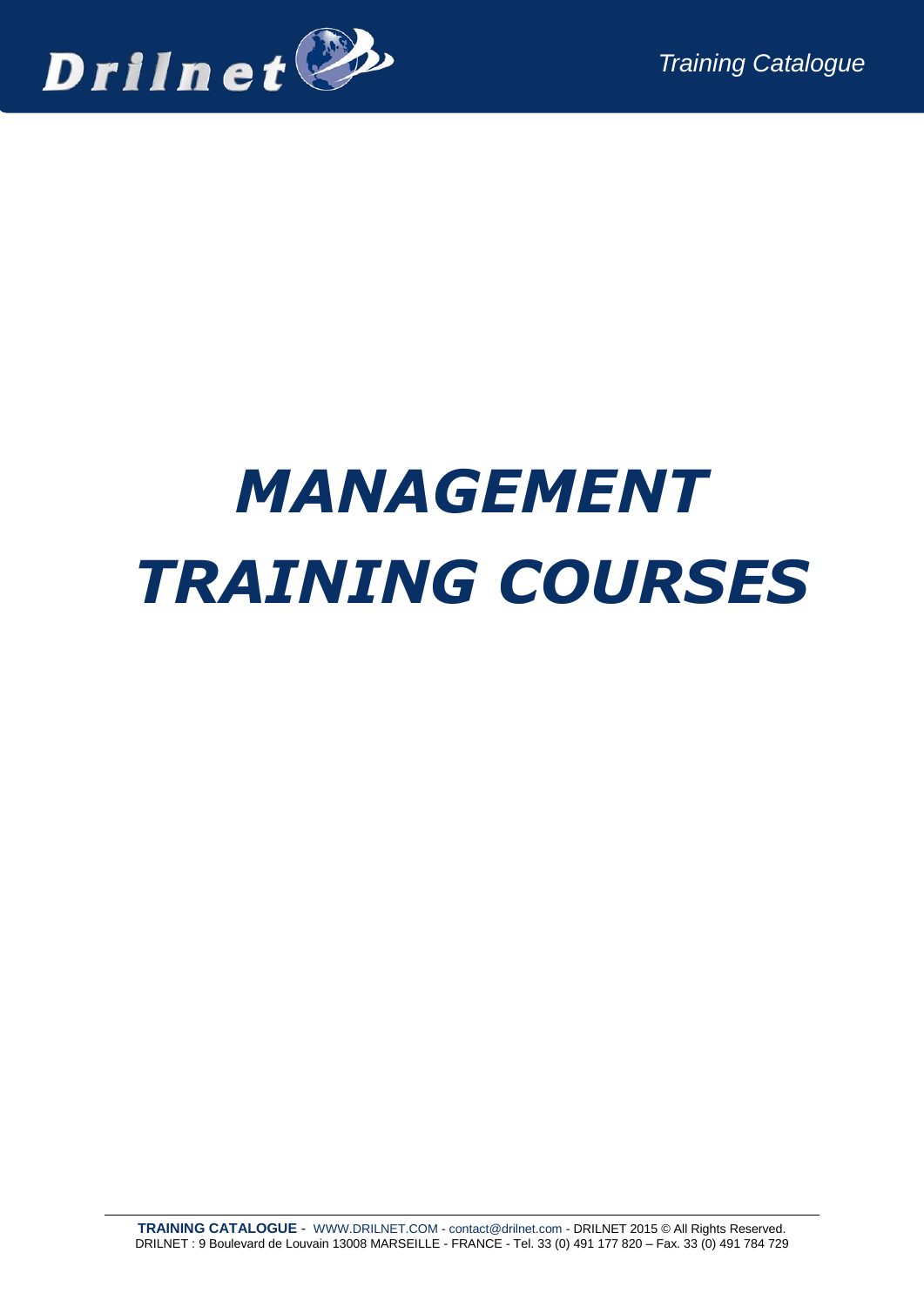

## **INTRODUCTION**

DRILNET is specialized in the technology transfer in the petroleum and para petroleum sector. Our expertise covers all sectors of the oil industry: Oil, Gas and Energy Project Management, Exploration, Production, Development, Refining and Logistics, but also Safety, Maintenance and Management.

Training is the first activity of our company, that has been accredited since 2000 by the French competent bodies as a training center under the number 93 13 0999613. Thus, we are entitled to offer training services: training engineering (training needs audit, training programs creation, manual editing), conventional training presentation (in premises and on site), coaching (on-the-job training), blended learning and e-learning. In addition to this, DRILNET offers the possibility to train your future trainers.

We are recognized worldwide as an expert in this filed, as we train the personnel of the biggest international petroleum companies. DRILNET develops drilling training programs and trains engineers and technicians of international companies such as ADCO (UAE), BOUMERDES UNIVRSITY (Algeria), COFOR (France), DELTAWELL (Italy), DIETSMANN (Monaco), DRILLMEC (Iraq, Italy), ENI and ENI CORPORATE UNIVERSITY (UAE, Malaysia, Kazakhstan, Iraq, Italy), FORASOL (France), GAZ DE FRANCE (France), GSP (Romania), GTSC (UAE), HALLIBURTON (Algeria), OMV-PETROM (Romania), PRIDE (France, Kazakhstan), POLITECHNICO (Italy), RST GLOBAL SOLUTIONS (Singapore, Netherlands, UAE), SCHLUMBERGER (France, UK, Algeria), SONATRACH (Algeria), TNK-BP ROSNEFT (Russia), TOTAL (France, Syria) and others.

Through our partnerships and associations we provide all existing certifications: **American Safety & Health Institute, AWS, Chartered Institute of Environmental Health, Crane Certification Association of America, Croix Rouge Internationale, Emergency First Response, IADC, IASST, IMI Awards, IOSH Managing Safety, LEEA, MCA, National Safety Council, NEBOSH, NFPA, OPITO, STCW 95, UK Spill, etc.**

DRILNET is a proud Member of the **Society of Petroleum Engineers**, the **International Well Control Forum** and also the **Romanian Association of Drilling Contractors.**

The training catalogue represents an assembly of technical guide sheets. The durations and the subjects introduced can be adapted in accordance with the context and the objectives of the client. Depending on your needs, you can choose a course in our training catalogue, and we propose to help you to adapt it in accordance with your objectives and your means.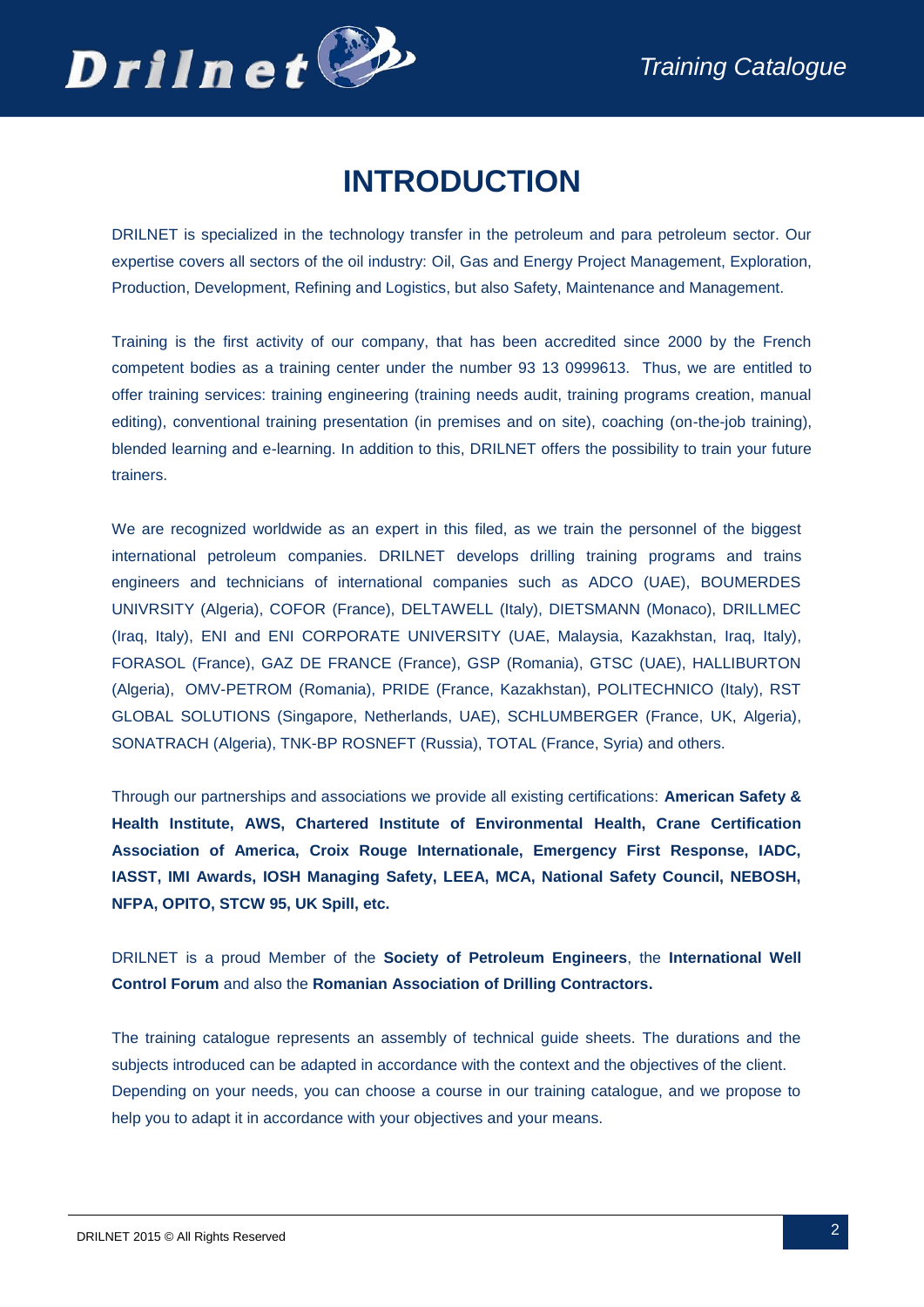

| <b>Course Title</b>                                                         | <b>Who should attend</b>                                                                       | <b>Level</b> | <b>Duration</b> | <b>Content</b> |
|-----------------------------------------------------------------------------|------------------------------------------------------------------------------------------------|--------------|-----------------|----------------|
| <b>Introduction to Project</b><br><b>Management</b>                         | • Supervisors                                                                                  | <b>Basic</b> | 2 days          | Page 5         |
| <b>Project Management</b>                                                   | • Superintendents, Operations<br><b>Managers</b>                                               | Advanced     | 5 days          | Page 6         |
| <b>Strategy for Programme</b><br><b>Managers</b>                            | • Operations Managers and Senior<br>Management                                                 | Advanced     | 3 days          | Page 7         |
| <b>Framework for</b><br><b>Programme Managers</b>                           | • Operations Managers, Mid and<br>Senior level Managers,<br><b>Experienced Superintendents</b> | Advanced     | 7 days          | Page 8         |
| <b>Introduction to</b><br><b>Management</b>                                 | • Supervisors                                                                                  | <b>Basic</b> | 1 day           | Page 9         |
| Setting up of the<br><b>Corporate Strategy</b>                              | • Operations Managers and Senior<br>Management                                                 | Advanced     | 1day            | Page 10        |
| <b>Evaluating Company</b><br><b>Potential for Maximum</b><br><b>Results</b> | • Operations Managers and Senior<br>Management                                                 | Advanced     | 1day            | Page 11        |
| Set-up and Follow up of<br><b>Budgets</b>                                   | • Staff with Management<br><b>Responsibilities</b>                                             | <b>Basic</b> | 1 days          | Page 12        |
| Set-up and Follow up of<br><b>Organizational Goals</b>                      | • Staff with Management<br><b>Responsibilities</b>                                             | <b>Basic</b> | 1 day           | Page 13        |
| <b>Meeting Management</b>                                                   | • Supervisors, Superintendents,<br><b>Operations Managers</b>                                  | <b>Basic</b> | 1 day           | Page 14        |
| <b>Communication &amp;</b><br><b>Presentation skills</b>                    | • Supervisors                                                                                  | <b>Basic</b> | 1 day           | Page 15        |
| <b>Negotiation</b>                                                          | • Supervisors, Superintendents,<br><b>Operations Managers</b>                                  | <b>Basic</b> | 1 day           | Page 16        |
| <b>Time Management</b>                                                      | • Supervisors, Superintendents,<br><b>Operations Managers</b>                                  | <b>Basic</b> | 1 day           | Page 17        |
| Leadership                                                                  | • Superintendents, Operations<br><b>Managers</b>                                               | Advanced     | 2 days          | Page 18        |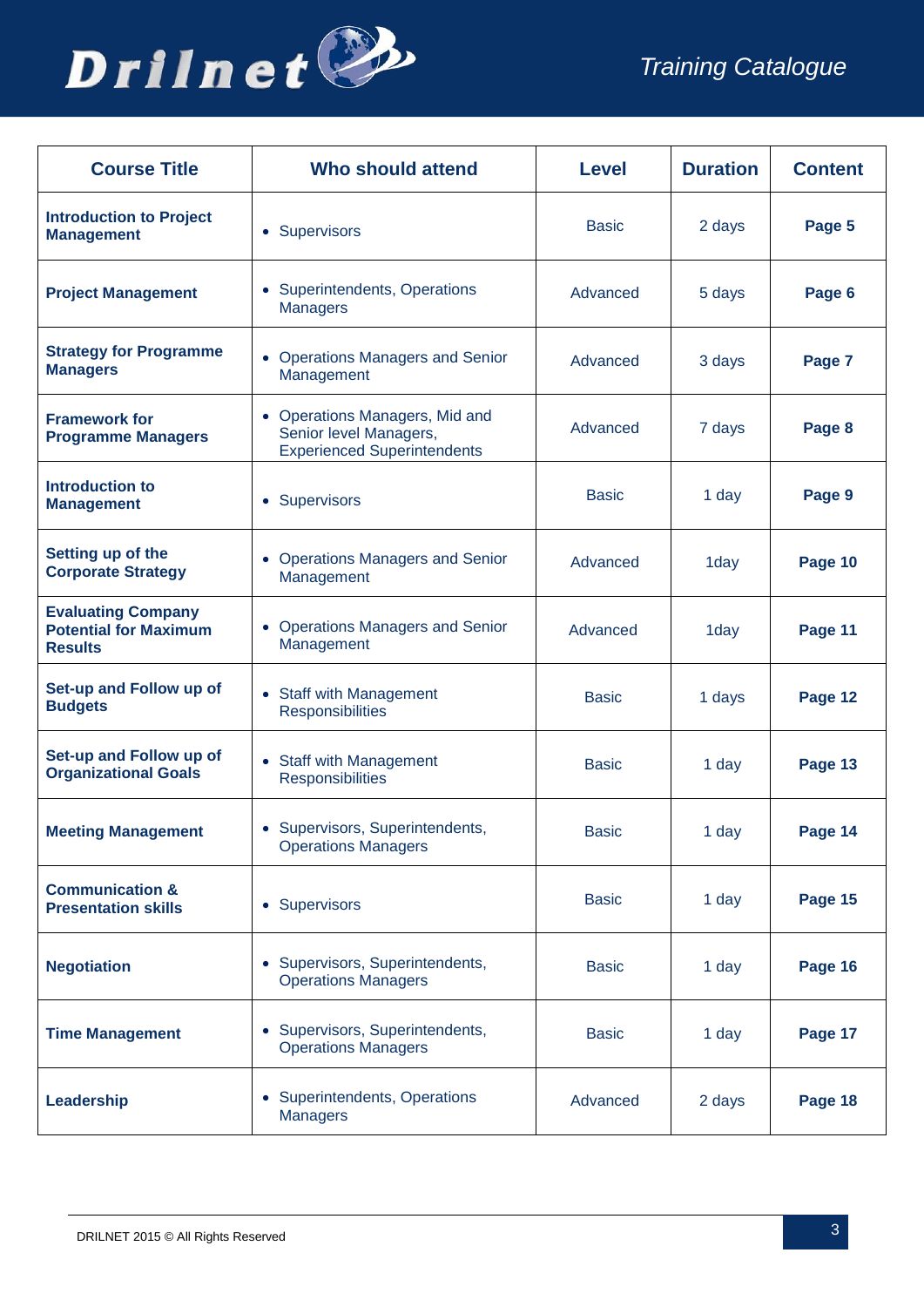

| <b>Course Title</b>                               | <b>Who should attend</b>                                                                            | Level        | <b>Duration</b> | <b>Content</b> |
|---------------------------------------------------|-----------------------------------------------------------------------------------------------------|--------------|-----------------|----------------|
| <b>Leadership Workshop</b>                        | • Superintendents, Operations<br>Managers, Senior Managers                                          | Advanced     | 2 days          | Page 19        |
| <b>Team Building</b>                              | • Superintendents, Operations<br>Managers, Senior Managers                                          | <b>Basic</b> | 2 days          | Page 20        |
| <b>Team Building Workshop</b>                     | • Teams (may include Technical<br>Experts, Supervisors,<br>superintendents, Operations<br>Managers) | Advanced     | 2 days          | Page 21        |
| <b>Productivity &amp; Motivation</b>              | • Supervisors, Superintendents,<br><b>Operations Managers</b>                                       | <b>Basic</b> | 1 day           | Page 22        |
| <b>Change Management</b>                          | • Supervisors                                                                                       | <b>Basic</b> | 1 day           | Page 23        |
| <b>Growth</b>                                     | • Superintendents, Operations<br><b>Managers</b>                                                    | Advanced     | 1 day           | Page 24        |
| <b>Stress Management</b>                          | • Supervisors, Superintendents,<br><b>Operations Managers</b>                                       | <b>Basic</b> | 1 day           | Page 25        |
| <b>Crisis &amp; Incident</b><br><b>Management</b> | • Supervisors, Superintendents,<br><b>Operations Managers</b>                                       | <b>Basic</b> | 1 day           | Page 26        |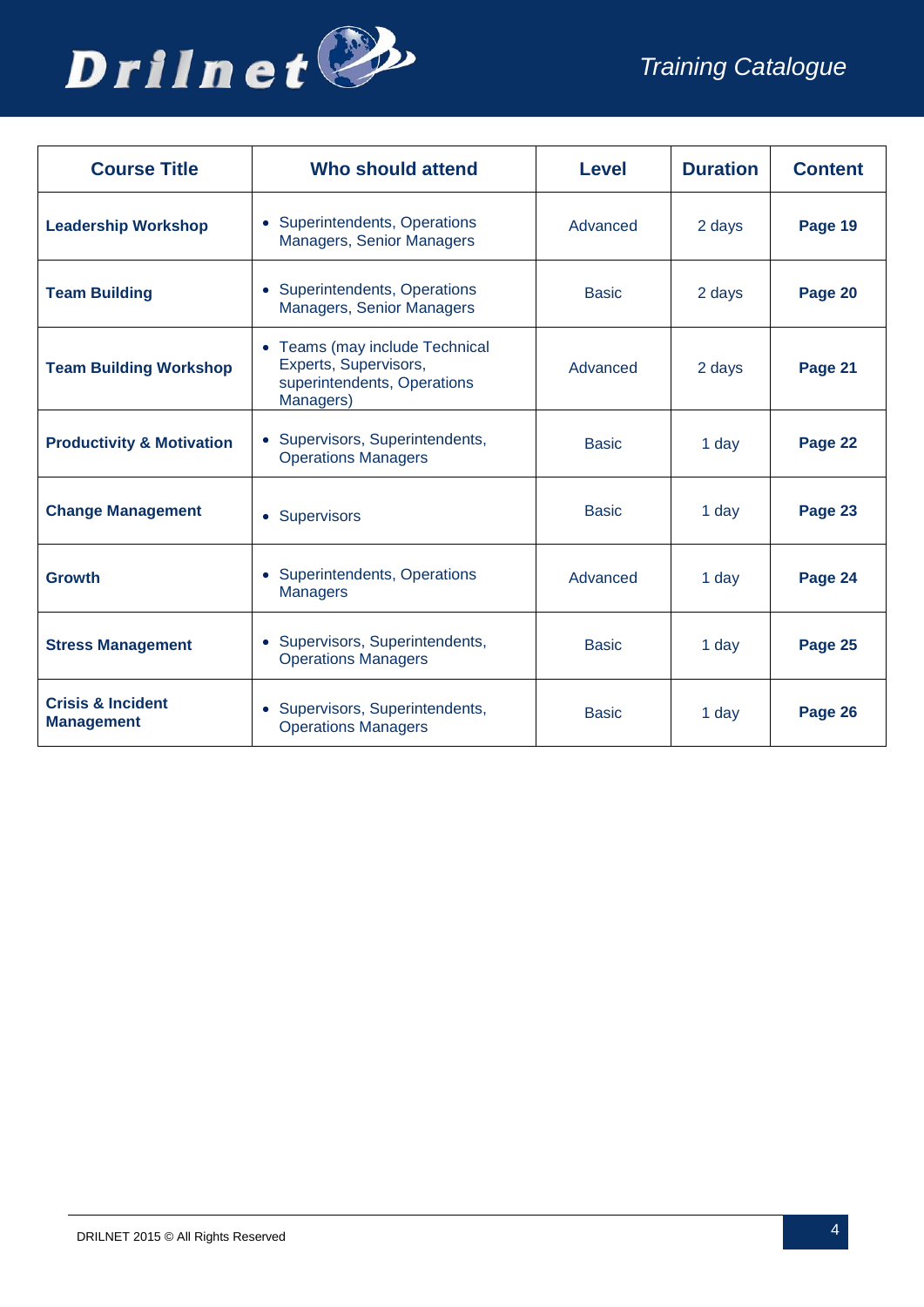

## **INTRODUCTION TO PROJECT MANAGEMENT Duration: 2 days**

#### **Objectives**

Provide an in initiation into the process of Project Management so as to assume responsibility from a Superintendent or Operations Manager for a project.

#### **Who should attend**

**Supervisors** 

#### **Level**

Basic

- **E** Overview
- ▶ Role of a Supervisor
- $\triangleright$  Planning
- $\triangleright$  Teamwork and Communication
- Monitoring and Control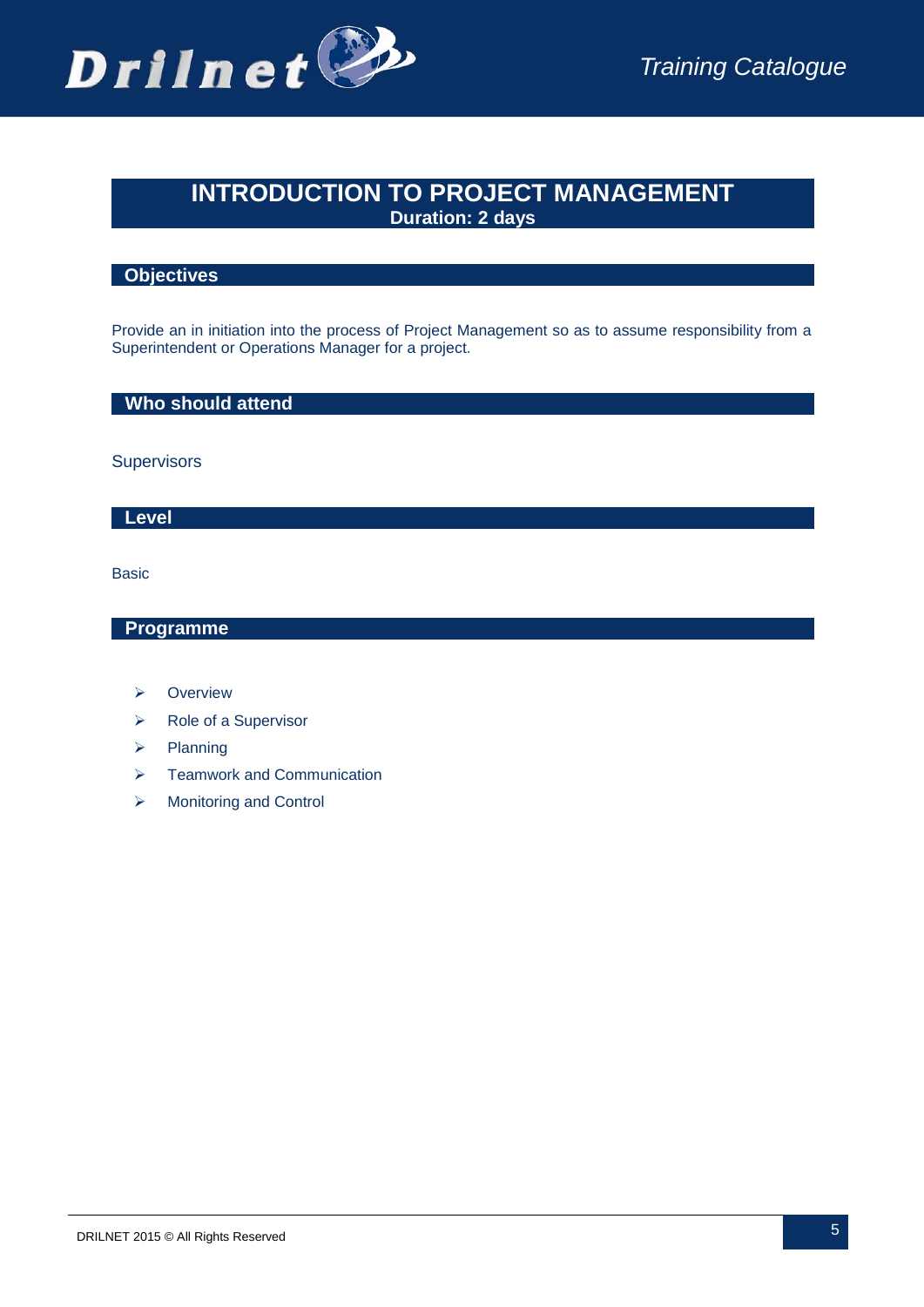

## **PROJECT MANAGEMENT Duration: 5 days**

#### **Objectives**

Provide an in depth study of the phases of a project and best management practices

#### **Who should attend**

Superintendents, Operations Managers

#### **Level**

Advanced

- > Introduction to Process
- $\triangleright$  Setting up a Project
- $\triangleright$  Team work & Communications
- > Negotiation Skills
- Controlling a Project (Risk, Issue, Dependency)
- ▶ Change Control
- $\triangleright$  Delivery of a project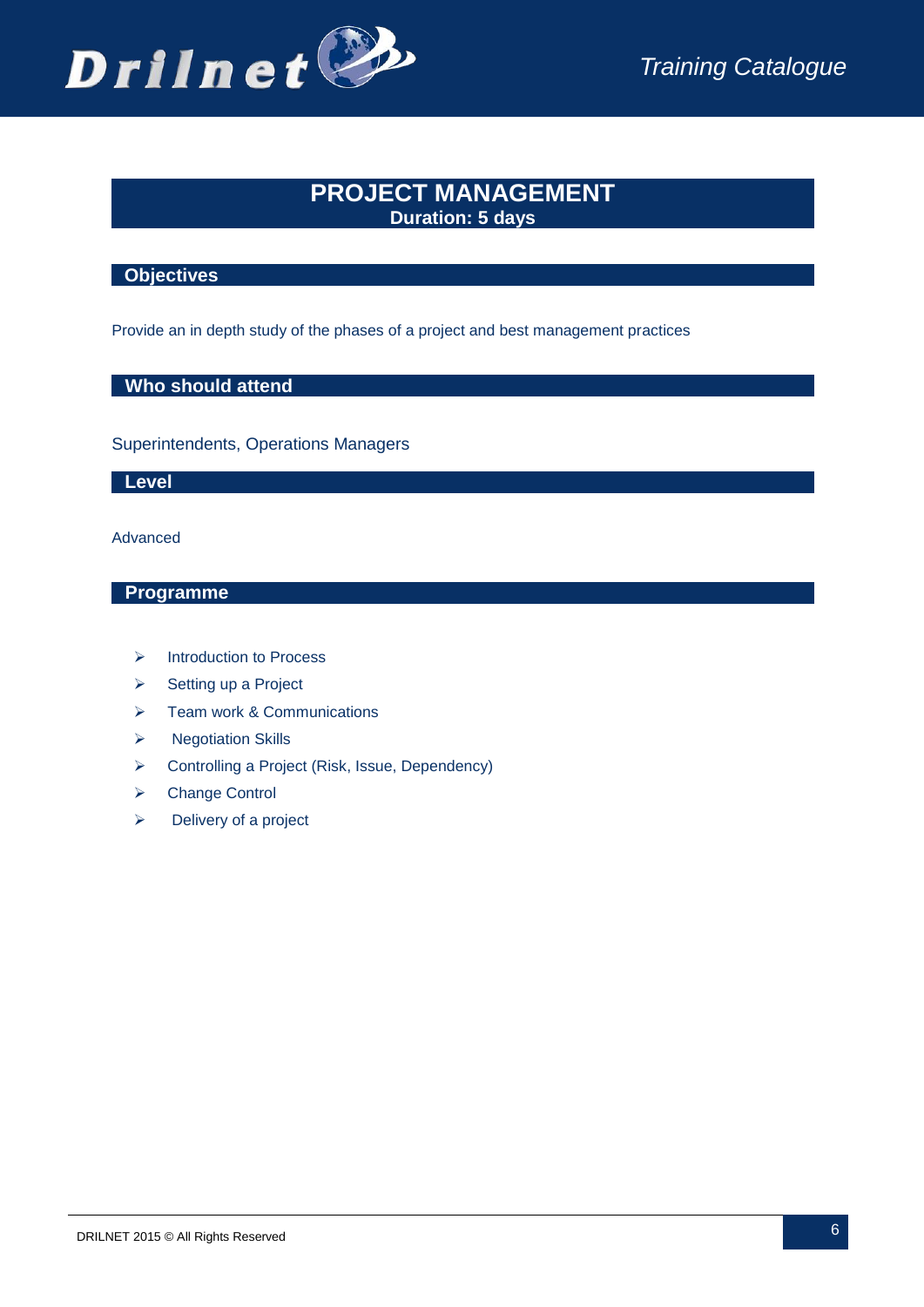

## **STRATEGY FOR PROGRAMME MANAGERS Duration: 3 days**

#### **Objectives**

Transfer of learning between projects and alignment with organizational goals

#### **Who should attend**

Operations Managers and Senior Management

#### **Level**

#### Advanced

- $\triangleright$  Introduction to Process
- $\triangleright$  Business Case Creation
- Governing a programme
- **▶ Controlling Multiple Projects**
- **▶ Change Management**
- $\triangleright$  Benefits Realisation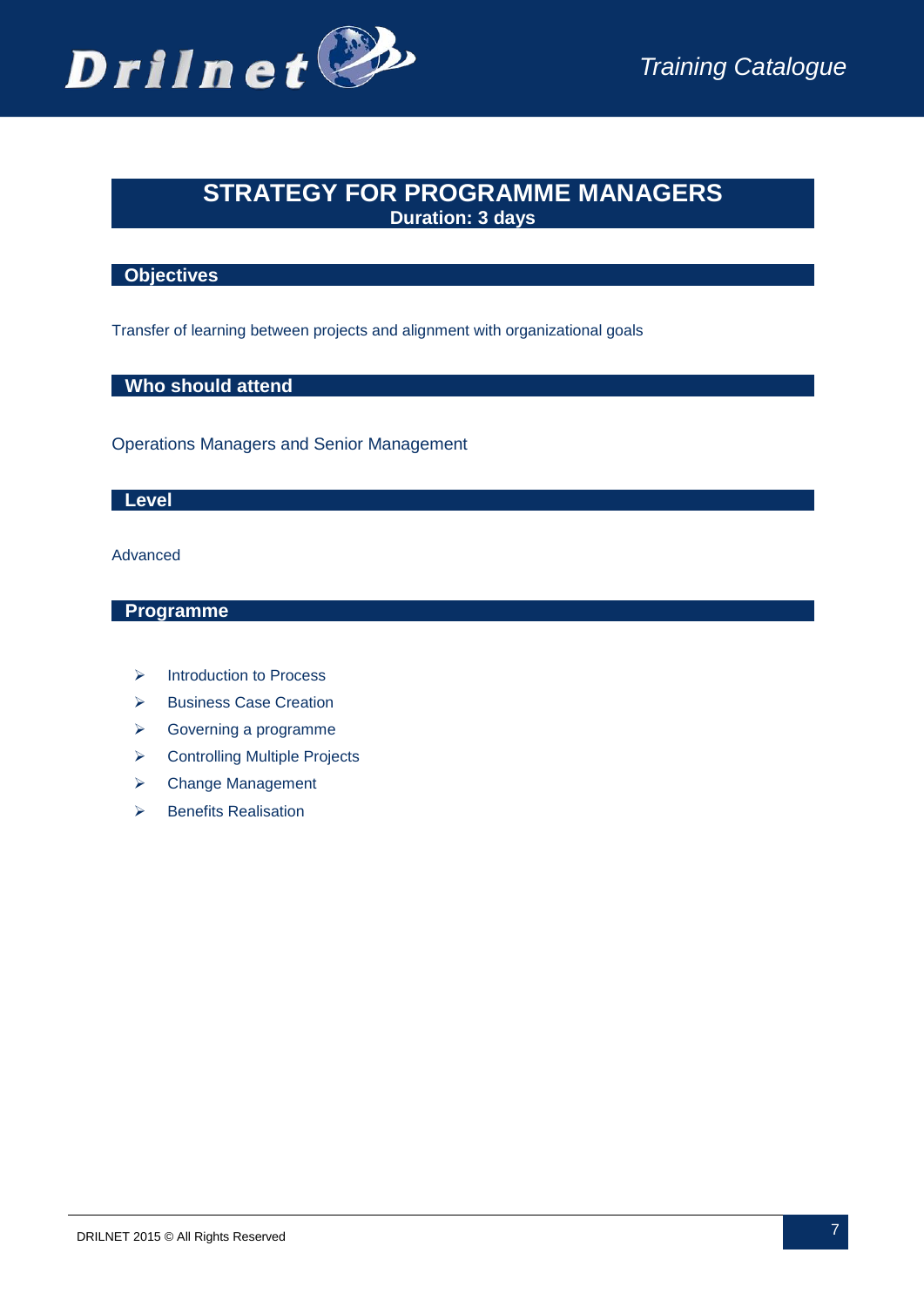

## **FRAMEWORK FOR PROGRAMME MANAGERS Duration: 7 days**

#### **Objectives**

Provide a Renewal Training of Project and Programme Management

#### **Who should attend**

Operations Managers, Mid and Senior level Managers, Experienced Superintendents

#### **Level**

#### Advanced

- $\triangleright$  Introduction to Process
- $\triangleright$  Setting up a Project
- > Team work & Communications
- $\triangleright$  Negotiation Skills
- Controlling a Project (Risk, Issue, Dependency)
- $\triangleright$  Delivery of a project
- Closure of a Project
- > Business Case Creation
- Governing a programme
- **▶ Controlling Multiple Projects**
- Change Control & Management
- $\triangleright$  Benefits Realisation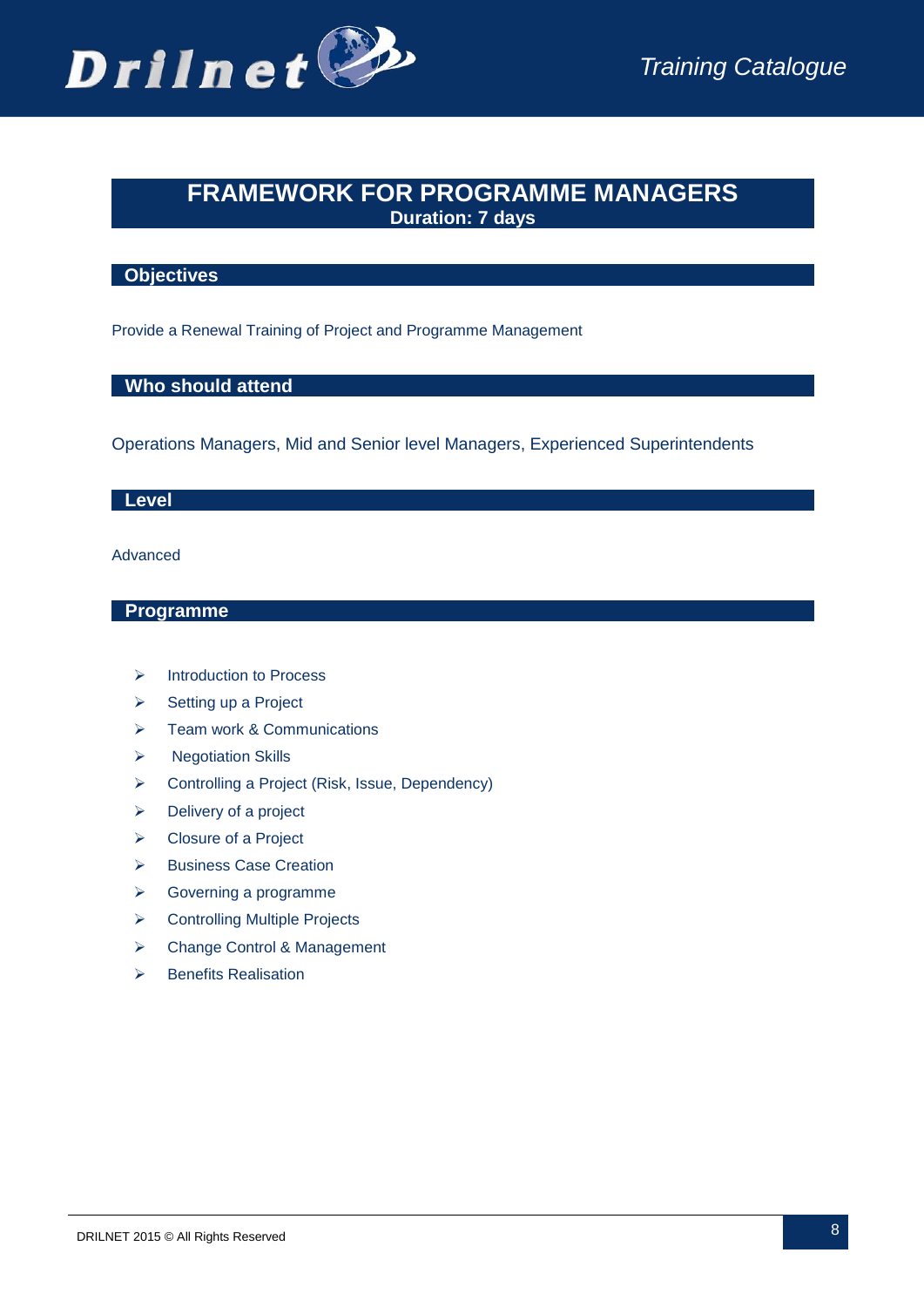

## **INTRODUCTION TO MANAGEMENT Duration: 1 day**

#### **Objectives**

Provide an overview of the importance of management in organizations

#### **Who should attend**

**Supervisors** 

**Level**

Basic

- $\triangleright$  Overview
- What is Management?
- > The Importance of Management in Human Activity
- $\triangleright$  The Management of an Organization
- $\triangleright$  Management, Efficiency and Effectiveness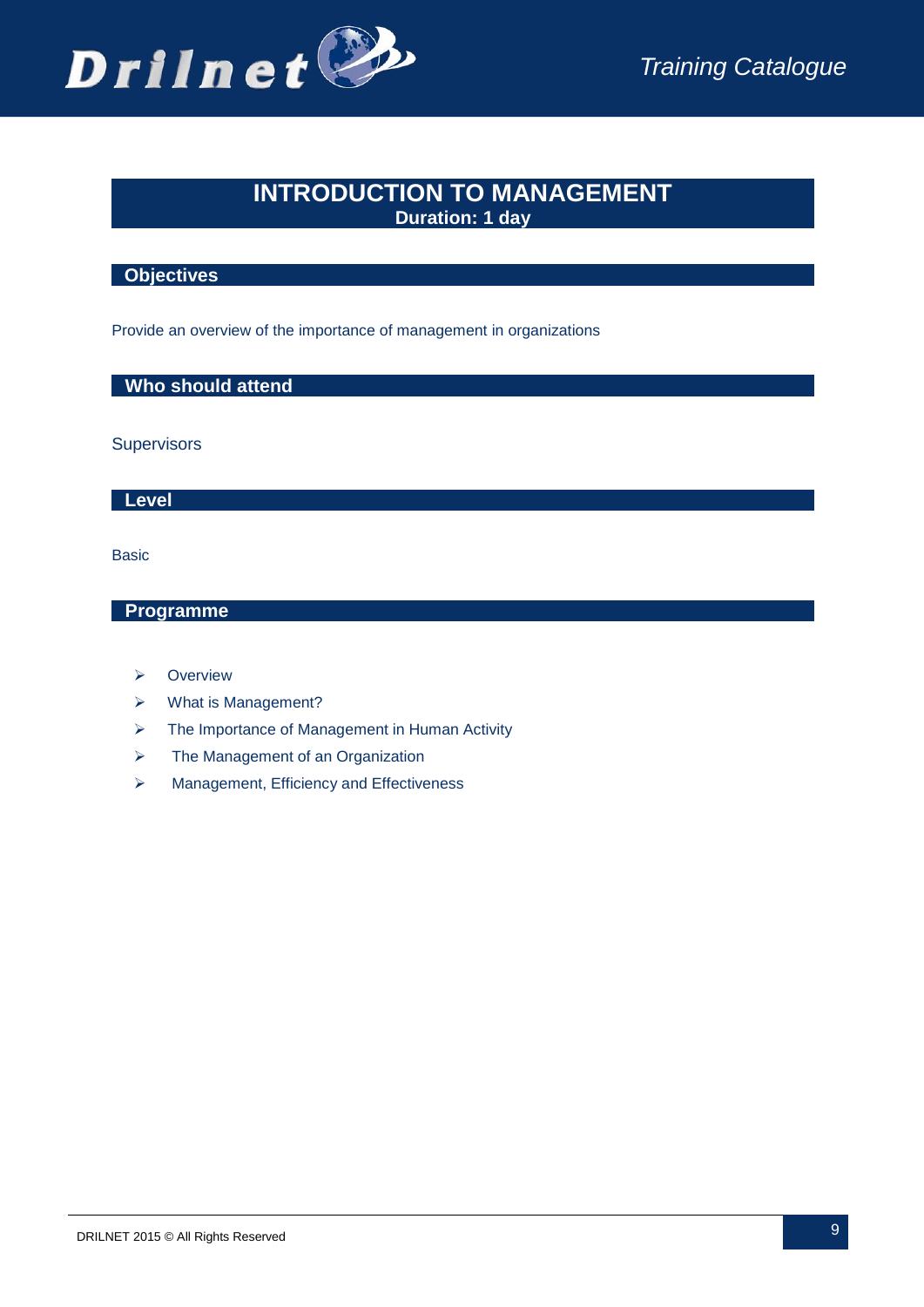

## **SETTING UP OF THE CORPORATE STRATEGY Duration: 1 day**

#### **Objectives**

Provide an introduction to strategy and key strategic tools

#### **Who should attend**

Operations Managers and Senior Management

#### **Level**

#### Advanced

- $\triangleright$  Overview
- What is Strategy?
- $\triangleright$  Why is it Important?
- $\triangleright$  Strategic Frameworks
- **▶ A Simple Approach to Strategy**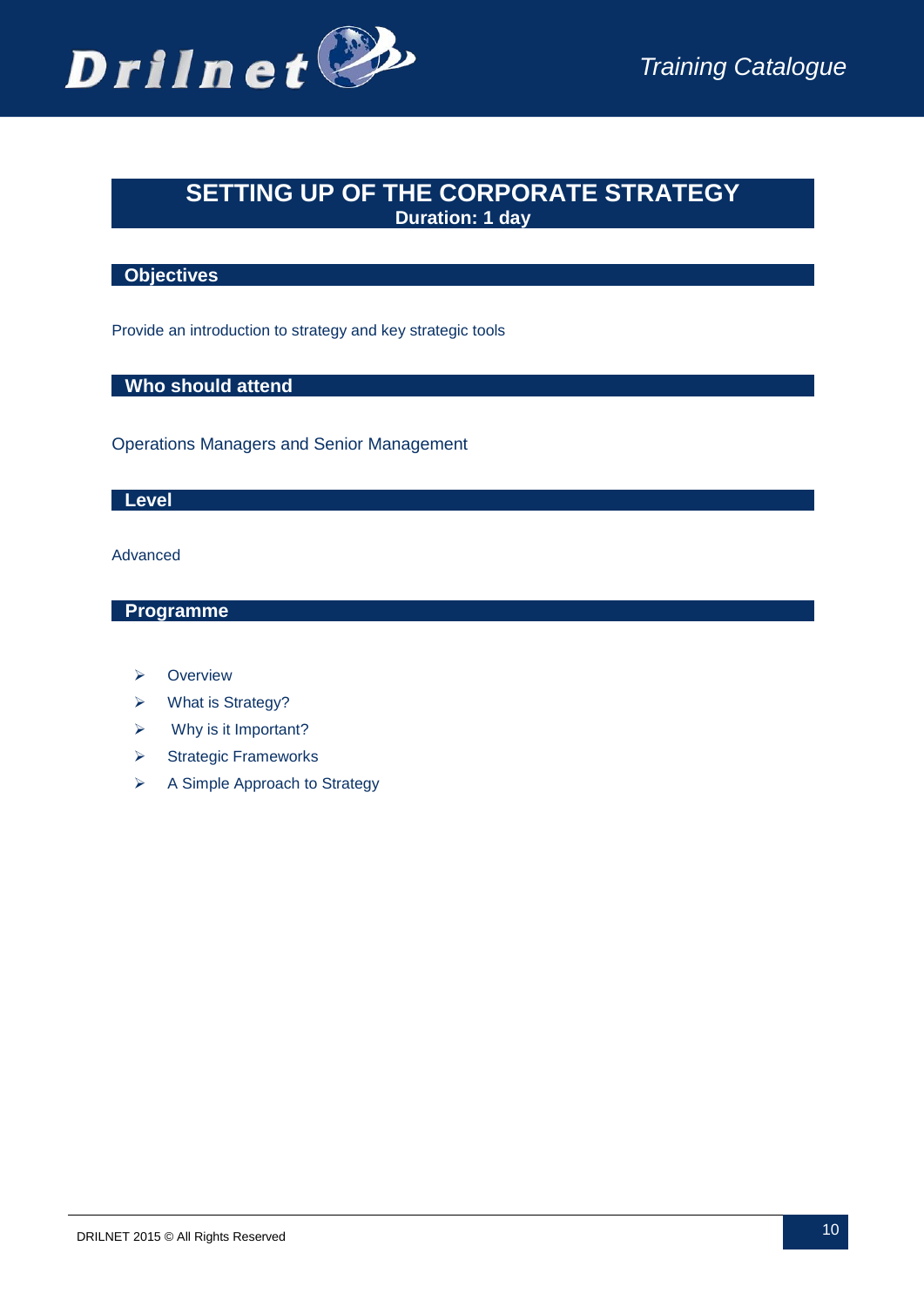

## **EVALUATING COMPANY POTENTIAL FOR MAXIMUM RESULTS Duration: 1 day**

#### **Objectives**

Provide key insights to understand the importance of resource identification and allocation for achieving the company's objectives

#### **Who should attend**

Operations Managers and Senior Management

#### **Level**

#### Advanced

- Overview
- **▶ Company Assessment**
- > Objectives
- **▶ Resources**
- $\triangleright$  Matching Resources with Objectives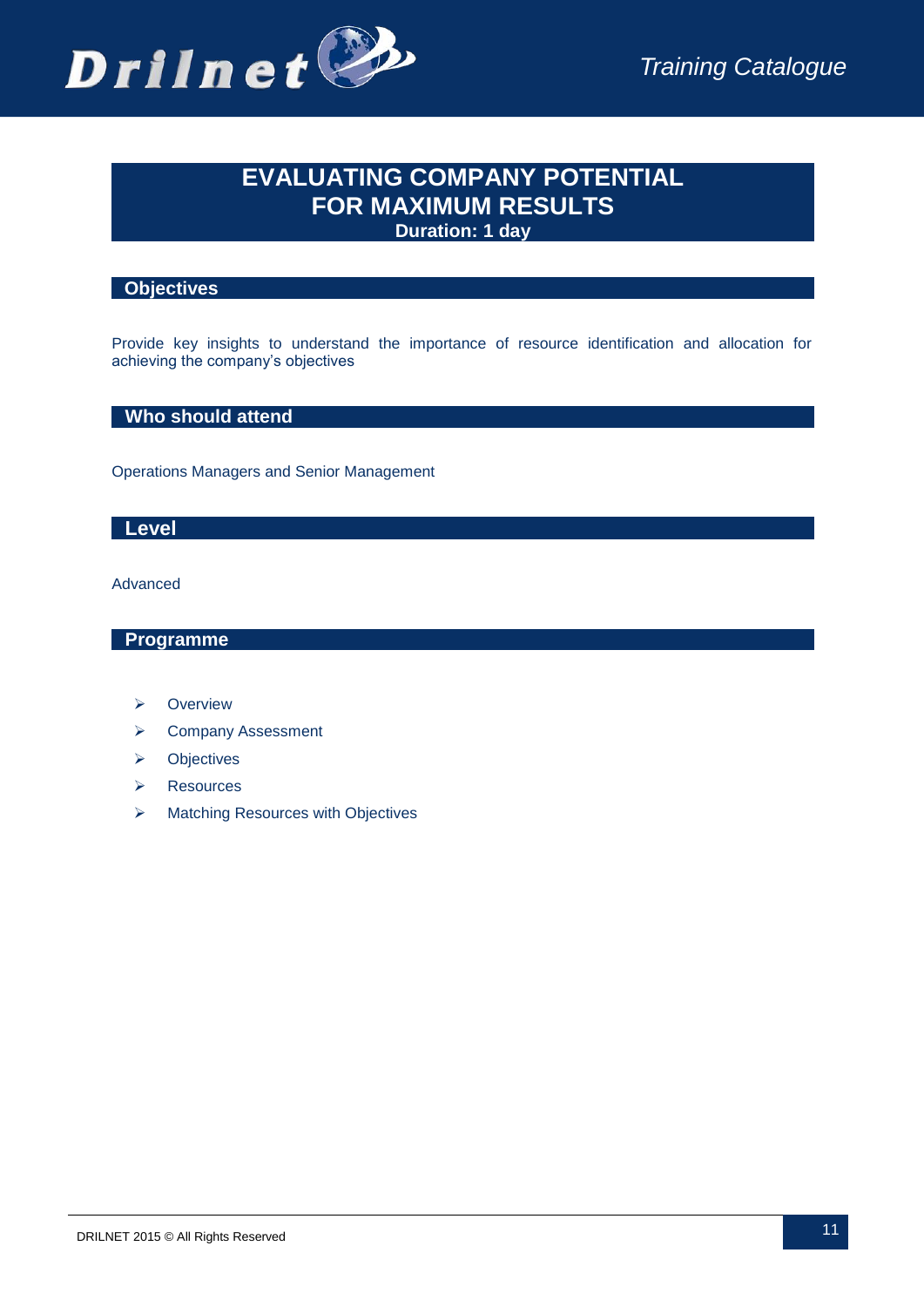

## **SET-UP AND FOLLOW UP OF BUDGETS Duration: 1 day**

#### **Objectives**

Provide an introduction to budgeting and key insights into the budgeting process

#### **Who should attend**

Staff with Management Responsibilities

#### **Level**

Basic

- $\triangleright$  Overview
- $\triangleright$  What is a budget?
- $\triangleright$  Budgeting Rules
- $\triangleright$  The importance of the Budgeting Exercise
- $\triangleright$  The budget as a Management Tool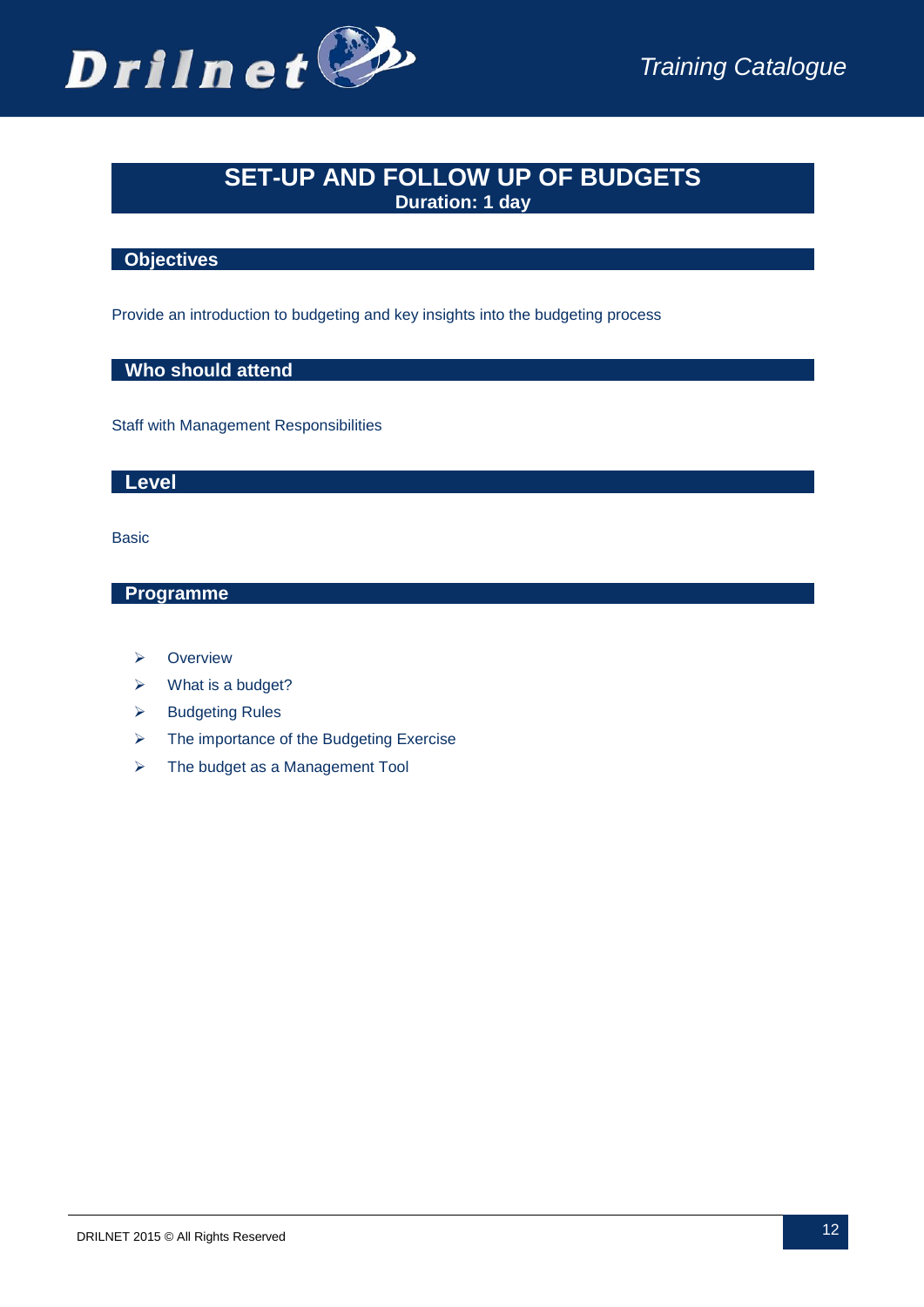

## **SET-UP AND FOLLOW UP OF ORGANIZATIONAL GOALS Duration: 1 day**

#### **Objectives**

Provide key insights into the importance of Goals and Objectives in management

 **Who should attend**

Staff with Management Responsibilities

#### **Level**

Basic

- > Overview
- What are Goals?
- $\triangleright$  Why is it Important to have Goals
- Goals and Objectives
- $\triangleright$  Characteristics of the Objectives
- $\triangleright$  Setting up Objectives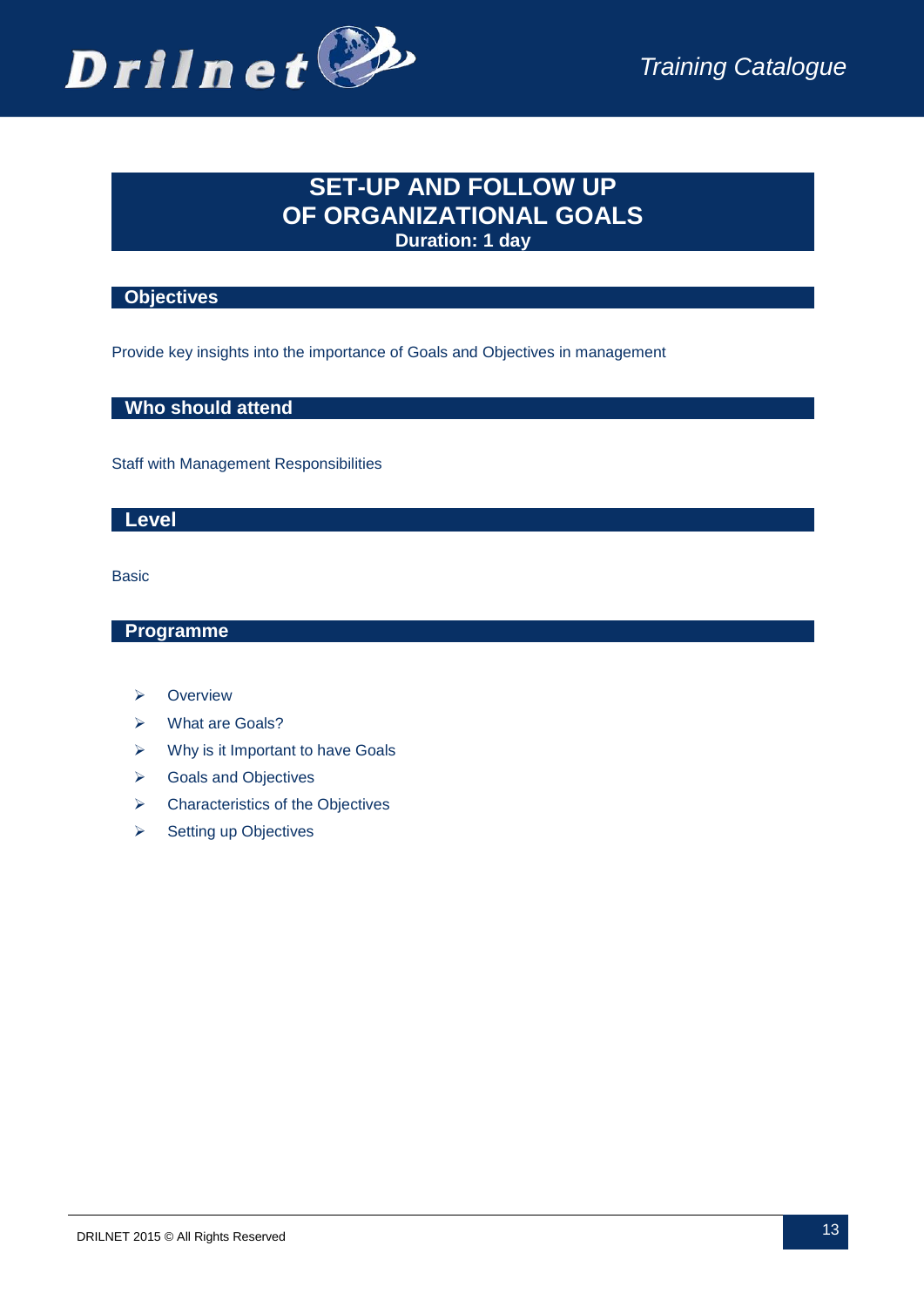

## **MEETING MANAGEMENT Duration: 1 day**

#### **Objectives**

Improve Meeting Management skills so that meetings are not only efficient but more motivating

#### **Who should attend**

Supervisors, Superintendents, Operations Managers

#### **Level**

Basic

- > Running an efficient meeting
- $\triangleright$  The Meetings Objectives
- $\triangleright$  Making the Best use of Time
- $\triangleright$  Process
- $\triangleright$  6 Thinking Hats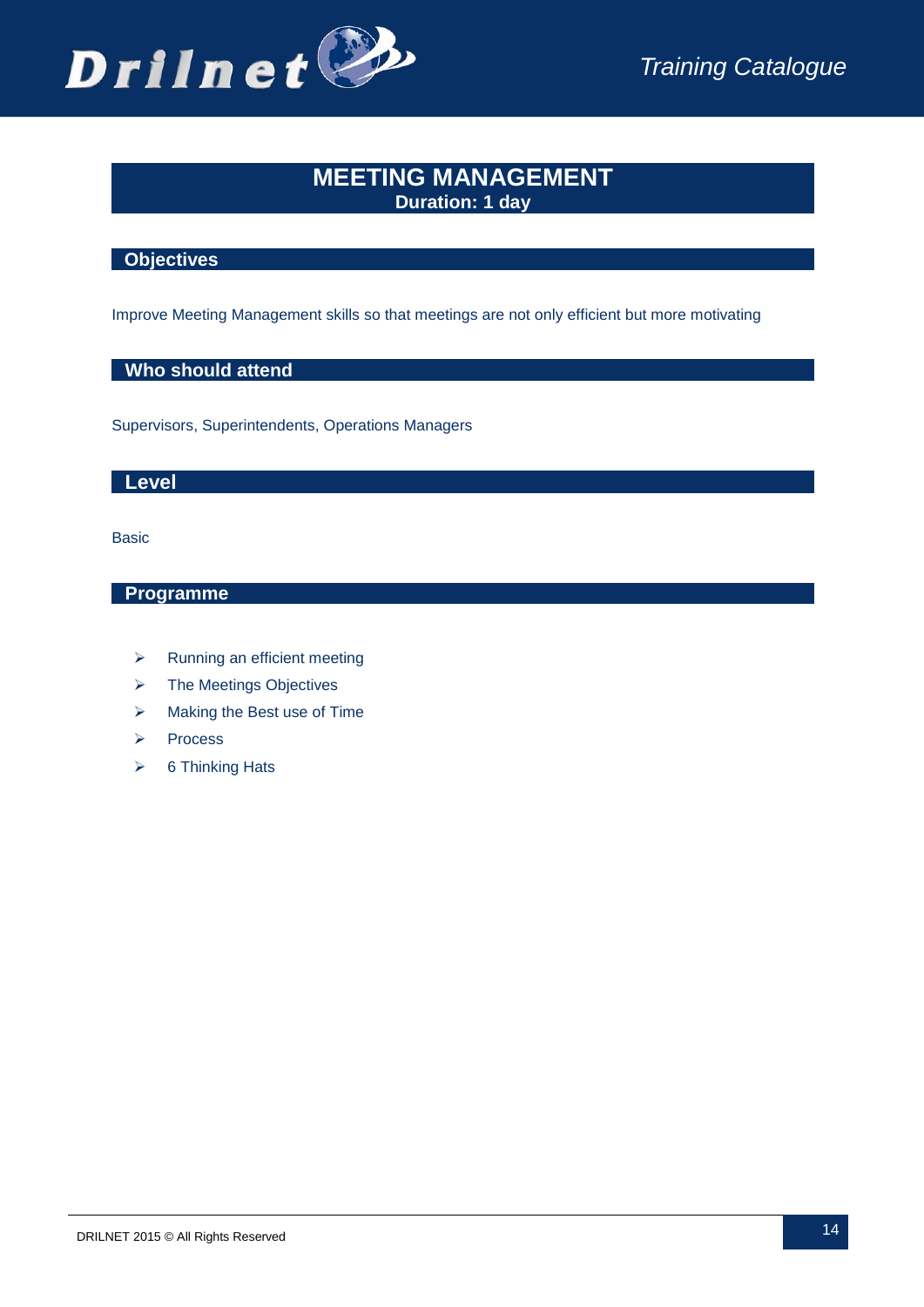

## **COMMUNICATION & PRESENTATION SKILLS Duration: 1 day**

## **Objectives**

Provide a better understanding of the varied aspects of improved communication.

#### **Who should attend**

Supervisors, Superintendents, Operations Managers

#### **Level**

Basic

- $\triangleright$  Getting the message across
- $\triangleright$  Writing
- > Active Listening
- $\triangleright$  Speaking
- $\triangleright$  Presentations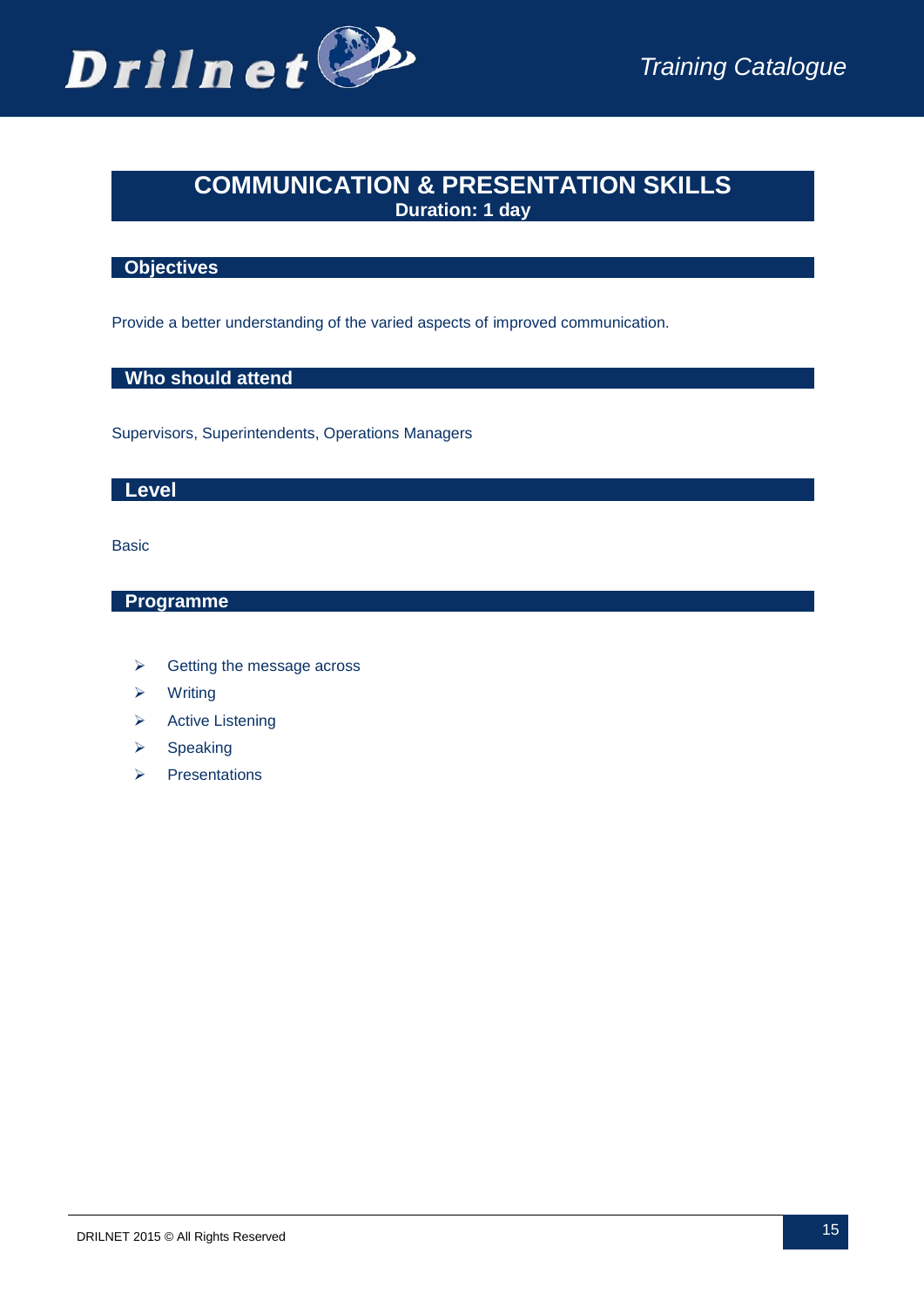

## **NEGOTIATION Duration: 1 day**

#### **Objectives**

Provide an understanding of the dynamics of negotiation.

## **Who should attend**

Supervisors, Superintendents, Operations Managers

#### **Level**

Basic

- **▶ Overview and Culture**
- $\triangleright$  Bargaining
- Joint Problem Solving/Conflict
- $\triangleright$  Planning
- $\triangleright$  The actual Negotiation
- $\triangleright$  Reviewing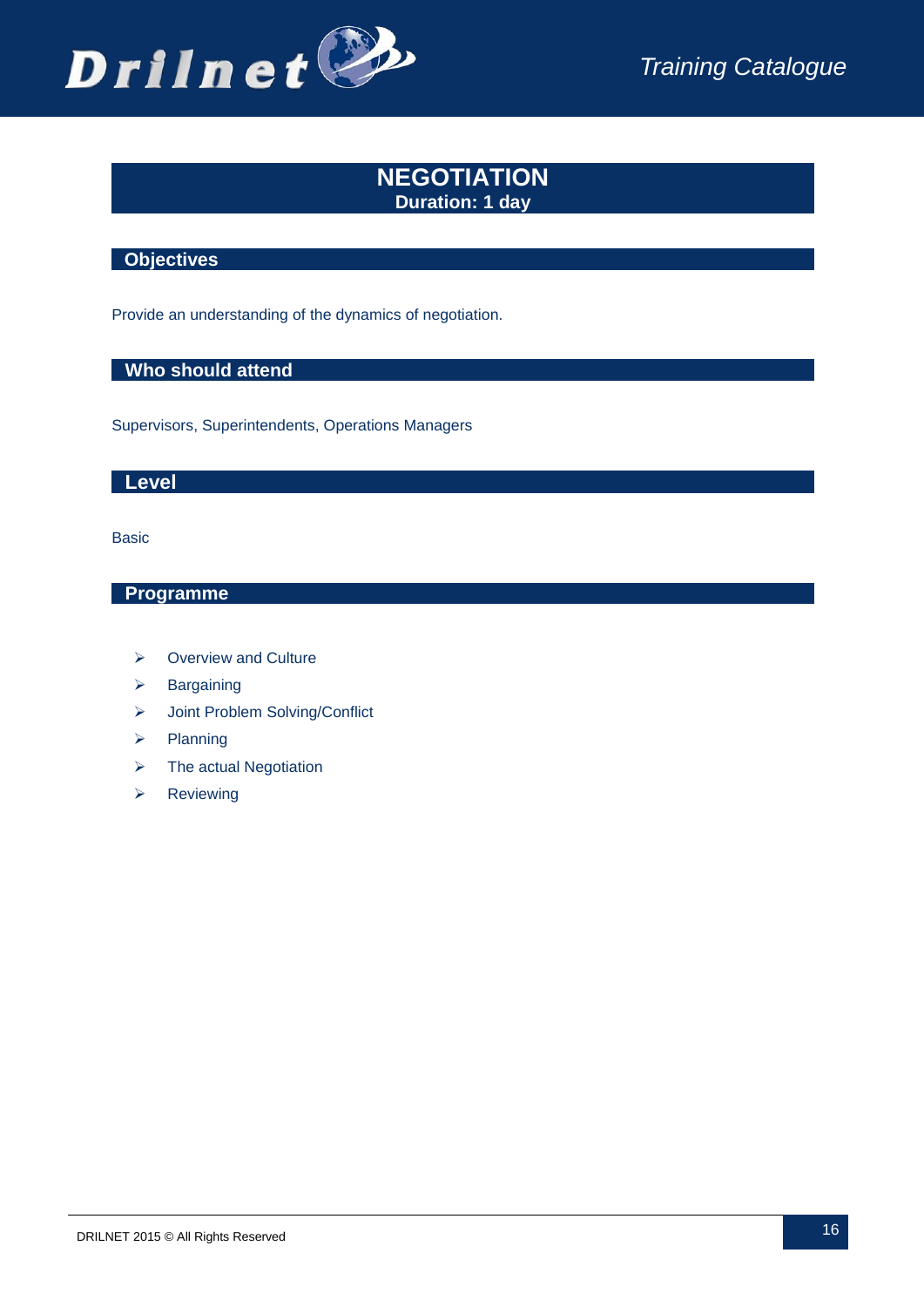

## **TIME MANAGEMENT Duration: 1 day**

#### **Objectives**

Understand how we spend our time and how to use tools and processes so as to use time more efficiently and productively.

#### **Who should attend**

Supervisors, Superintendents, Operations Managers

#### **Level**

Basic

- $\triangleright$  Overview
- $\triangleright$  Prioritizing
- $\triangleright$  Analyzing
- $\triangleright$  Filtering
- $\triangleright$  Scheduling
- $\triangleright$  Executing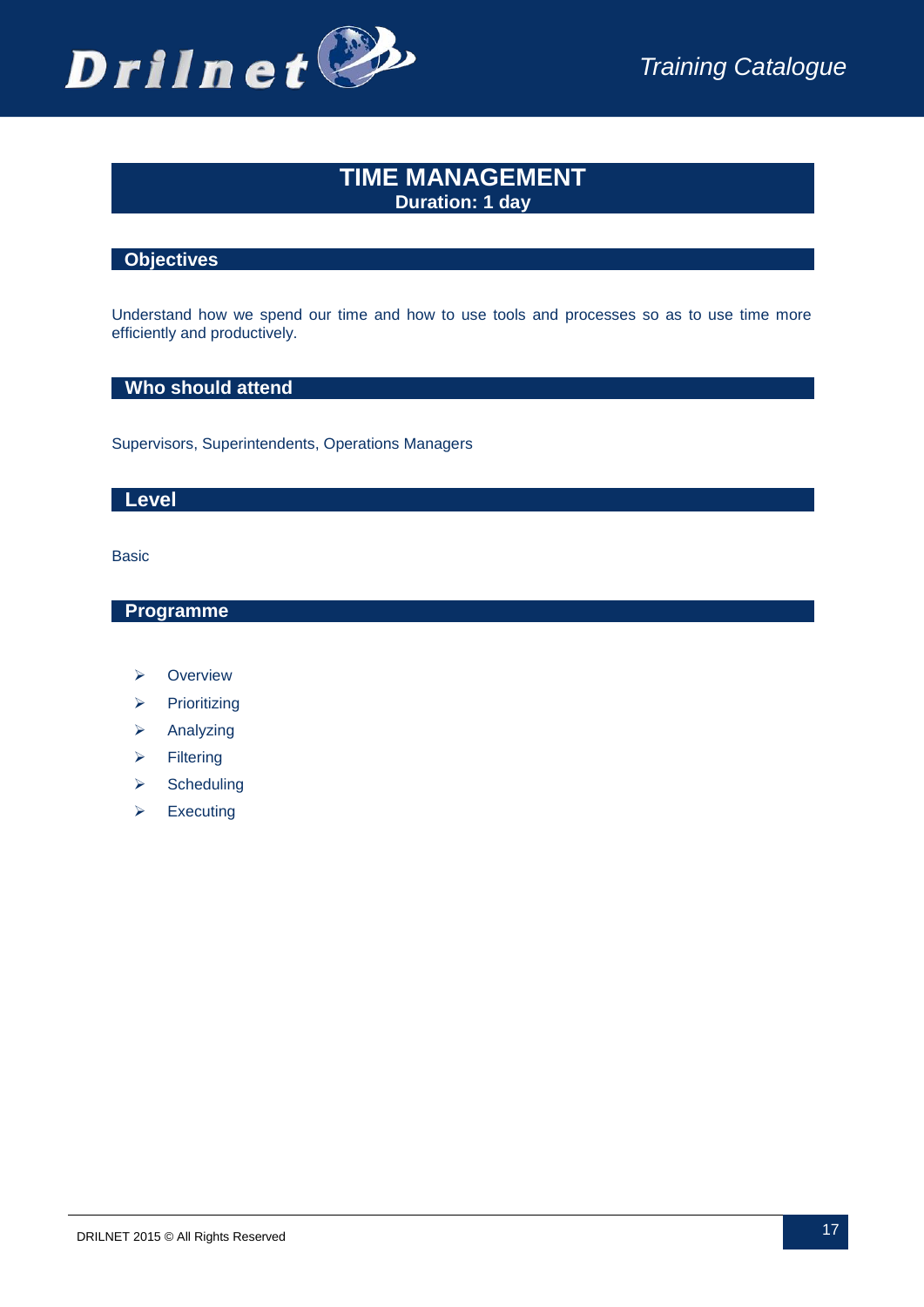

## **LEADERSHIP Duration: 1 day**

#### **Objectives**

 $\blacktriangleright$ 

Provide a framework for improving Leadership awareness and performance, adapting to changing situations.

#### **Who should attend**

Superintendents, Operations Managers

#### **Level**

Advanced

- ▶ Overview and Styles
- > Mission and Objectives
- $\triangleright$  Communication
- $\triangleright$  Strategy and implementation
- Decision Making
- Work-Life Balance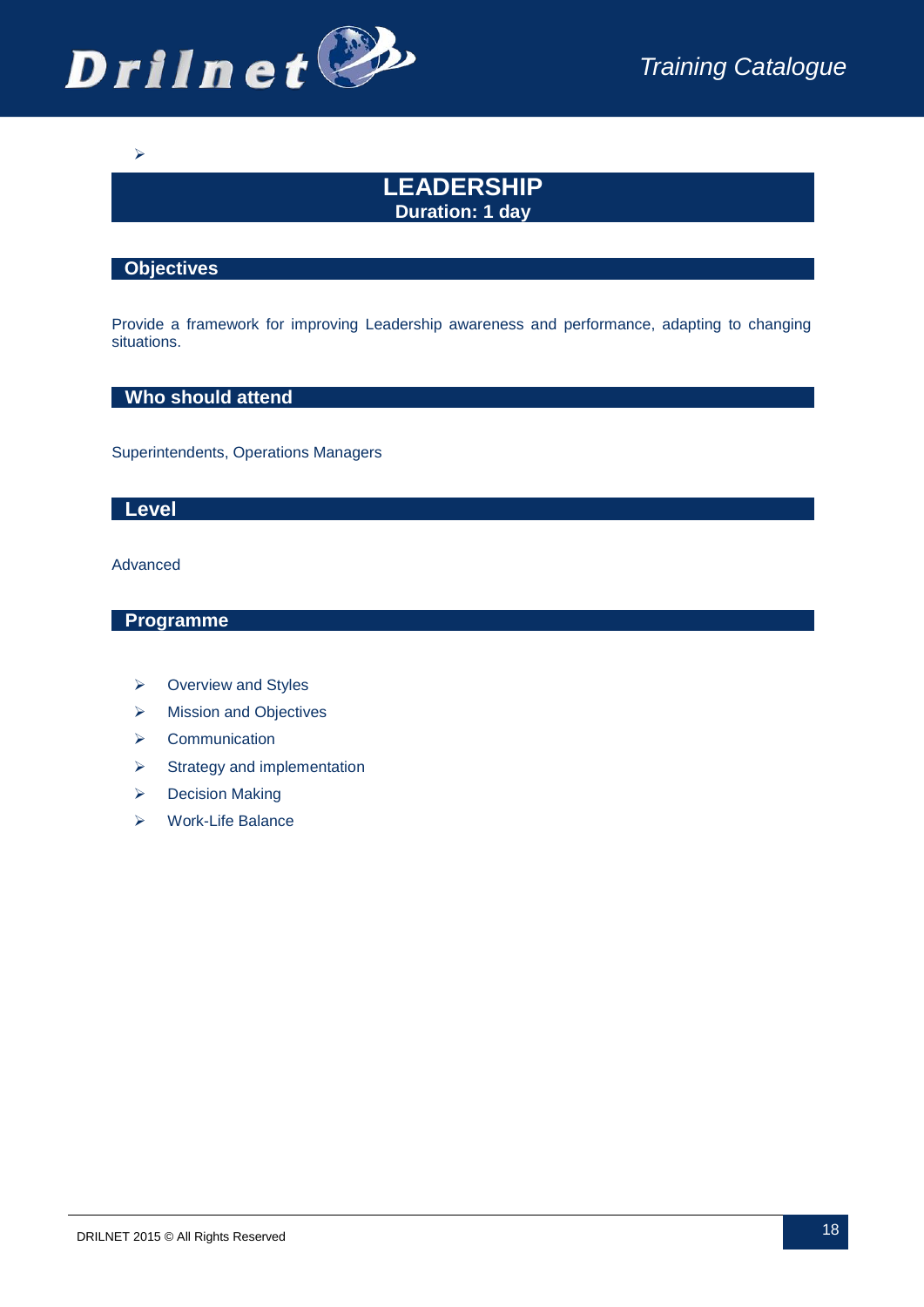

## **LEADERSHIP WORKSHOP Duration: 1 day**

#### **Objectives**

Assist leaders accurately assess their leadership skills and plan steps to improve them.

#### **Who should attend**

Superintendents, Operations Managers, Senior Managers

#### **Level**

Advanced

- $\geq$  360 $^{\circ}$  Feedback
- **▶ Overview of the Global Leader**
- **Descriptions of Leadership dimensions**
- Feedback report
- $\triangleright$  In-depth examination of reports
- $\triangleright$  Group discussion about results
- $\triangleright$  Action planning and recommendation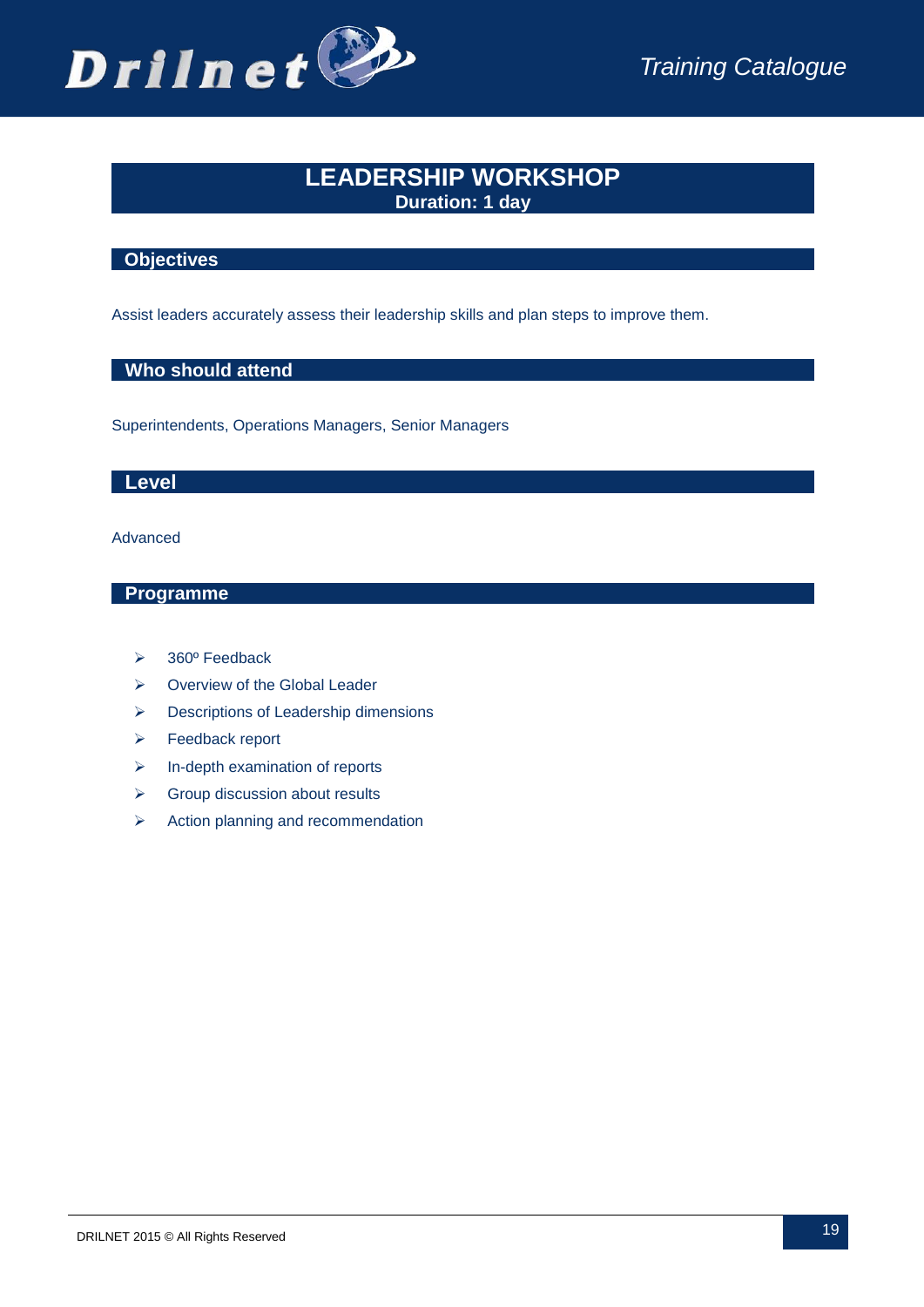

## **TEAM BUILDING Duration: 2 days**

#### **Objectives**

-

Provide an understanding of team dynamics and how to lead a team to better achieve objectives.

#### **Who should attend**

Superintendents, Operations Managers, Senior Managers

#### **Level**

Basic

- $\triangleright$  Overview and Culture
- > Mission and Objectives
- > Talents and Delegation
- Planning for resource and support needs
- Operational (Communication, Decision Making, Joint Problem Solving, Conflict Resolution)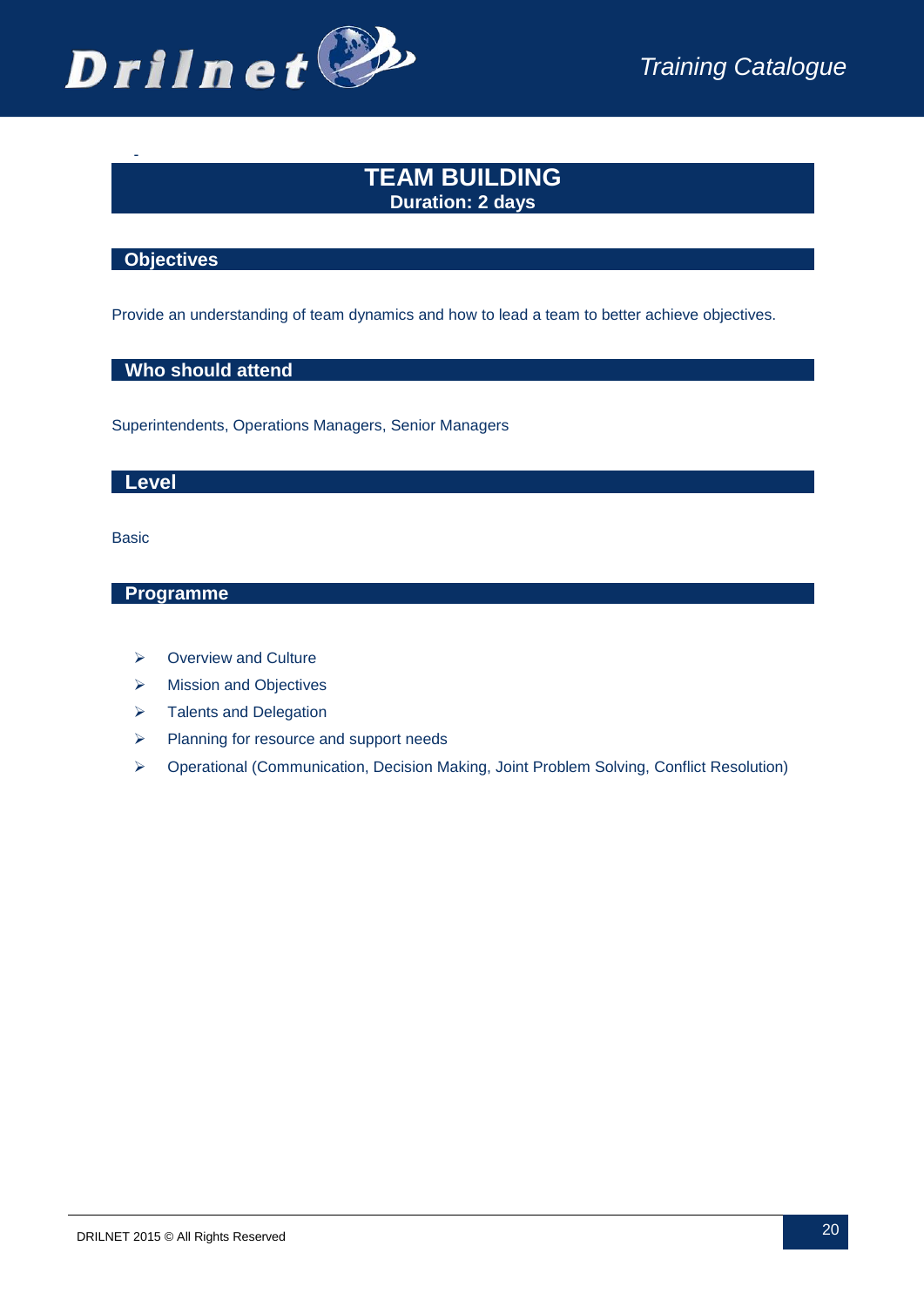

## **TEAM BUILDING WORKSHOP Duration: 2 days**

#### **Objectives**

Improve team performance while providing understanding of key factors for the success.

#### **Who should attend**

Teams (may include Technical experts, Supervisors, Superintendents, Operations Managers)

#### **Level**

Advanced

- > Team assessment
- $\triangleright$  Building Trust
- $\triangleright$  Conflict
- **▶** Commitment
- $\triangleright$  Accountability
- ▶ Focusing on Results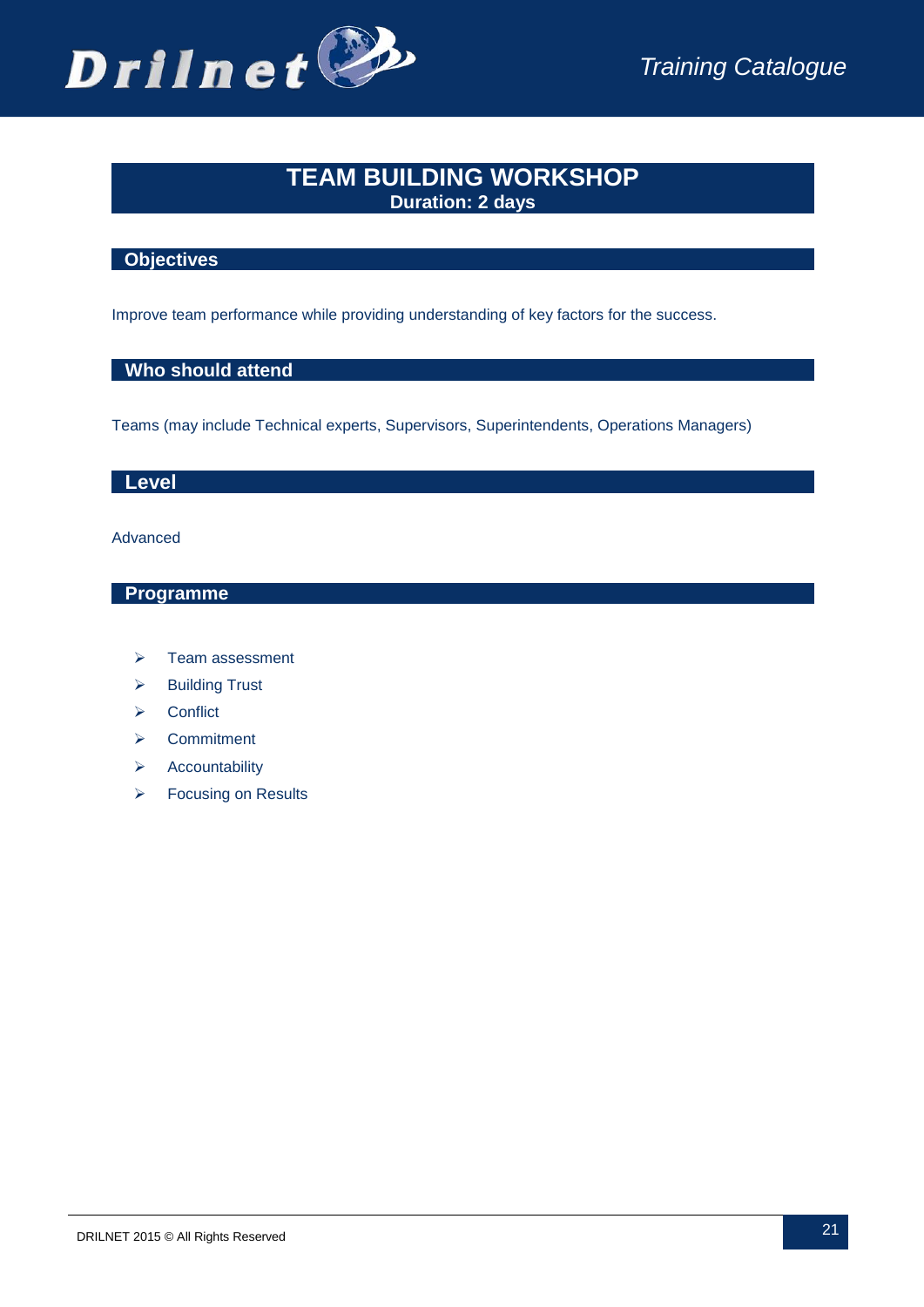

## **PRODUCTIVITY & MOTIVATION Duration: 2 days**

#### **Objectives**

To understand the link between Productivity and Motivation and the different ways that different people respond to different kinds of stimulation.

#### **Who should attend**

Supervisors, Superintendents, Operations Managers

#### **Level**

Basic

- **E** Overview
- $\triangleright$  Multicultural environments
- $\triangleright$  Driving factors
- Goal Setting (Accountability, Recognition, Incentives)
- $\triangleright$  Creativity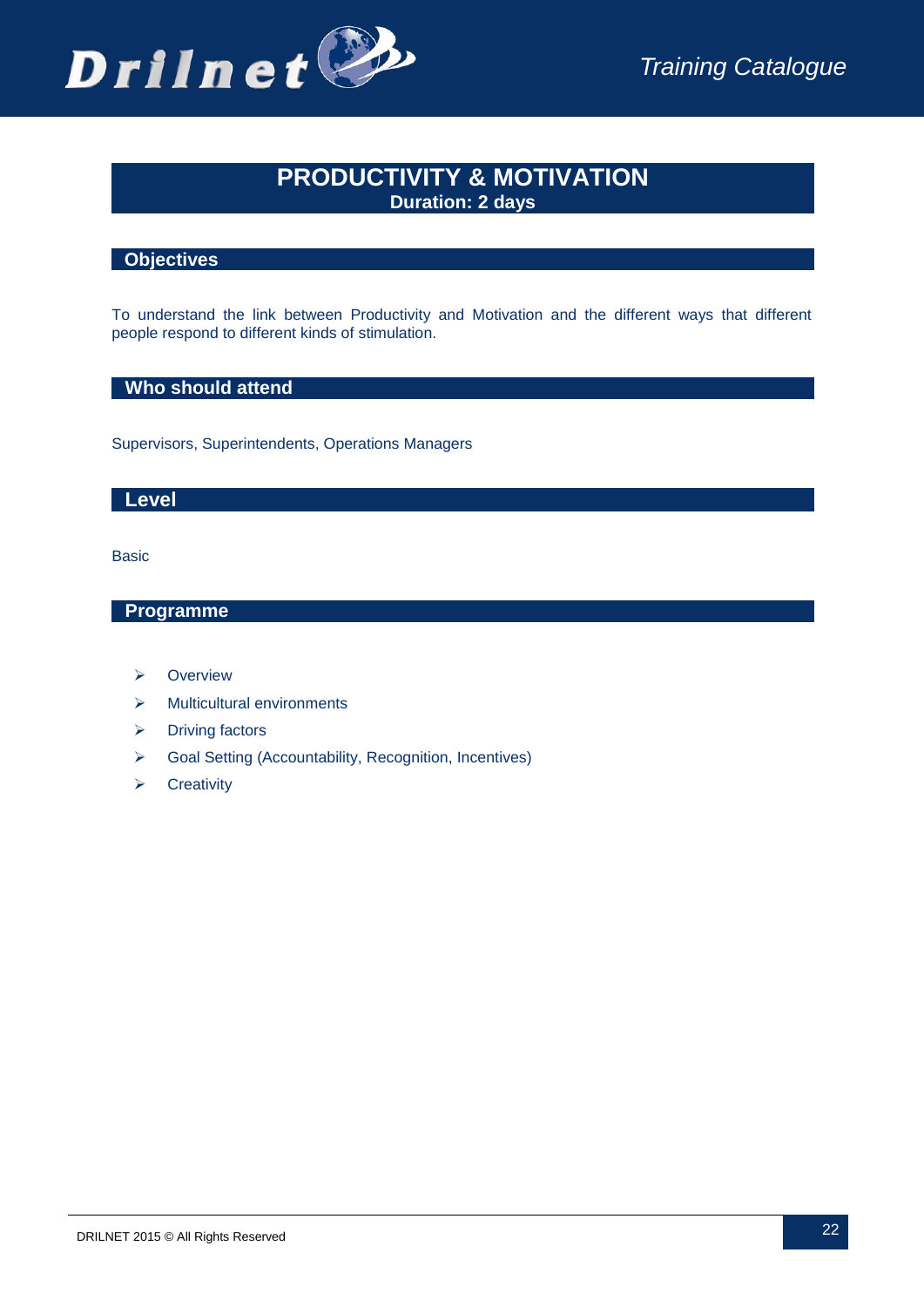

## **CHANGE MANAGEMENT Duration: 1 day**

#### **Objectives**

Provide an understanding of the importance of Change Management and how to implement it

#### **Who should attend**

**Supervisors** 

 **Level**

Basic

- Why manage change?
- $\triangleright$  Change starts at the top but happens at the bottom
- $\triangleright$  Change management aligns the daily work with the objectives
- $\triangleright$  The importance of communication
- $\triangleright$  The need to be change agents
- $\triangleright$  Implementation, culture, behaviour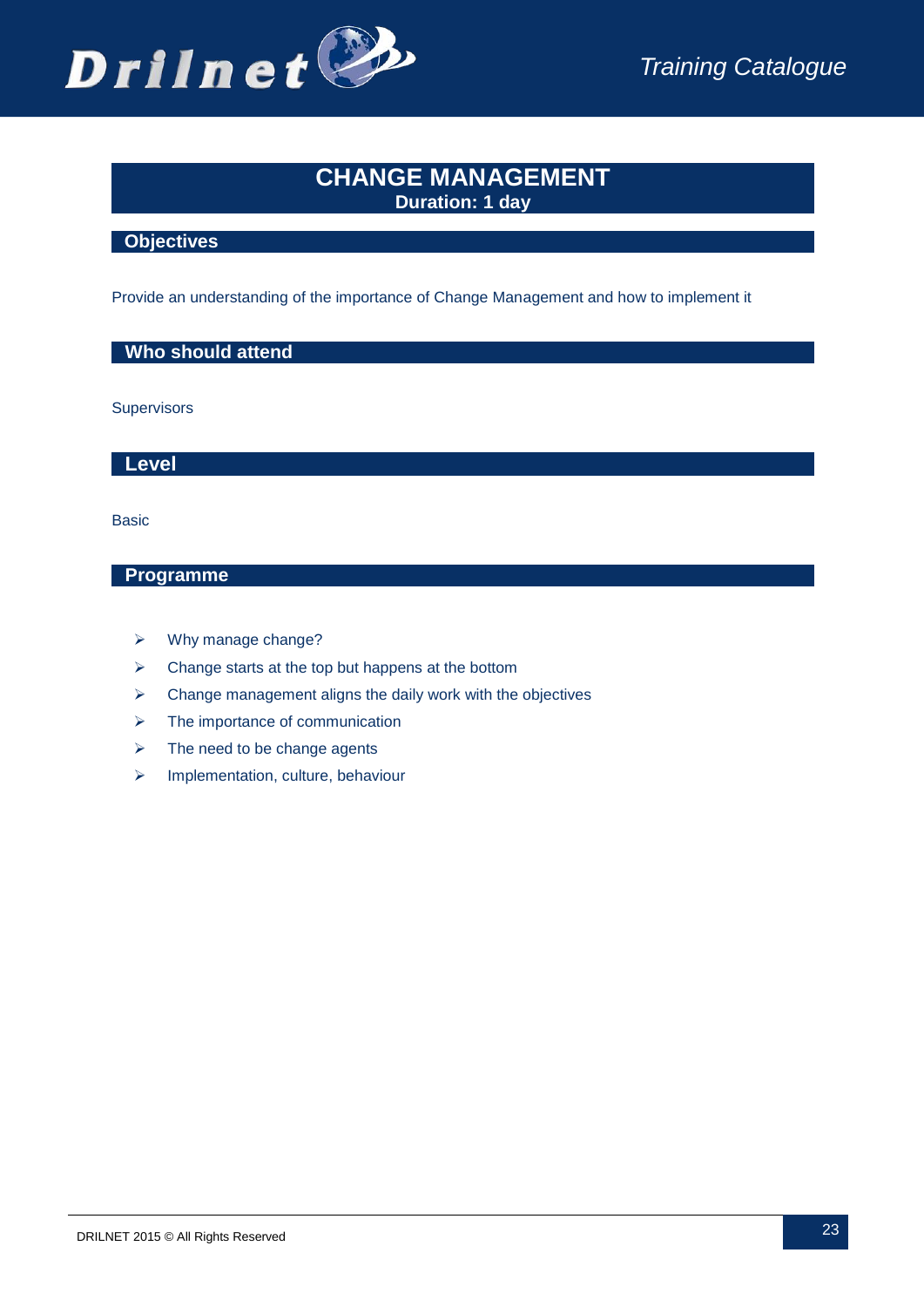

## **GROWTH Duration: 1 day**

#### **Objectives**

Provide an understanding of Growth, the types of growth and their importance for the company's future

#### **Who should attend**

Superintendents, Operations Managers

#### **Level**

#### Advanced

- What is Growth?
- $\triangleright$  Types of growth
- $\triangleright$  The dangers of growing too fast, too soon
- $\triangleright$  The importance of sustainable growth
- $\triangleright$  Growth and Value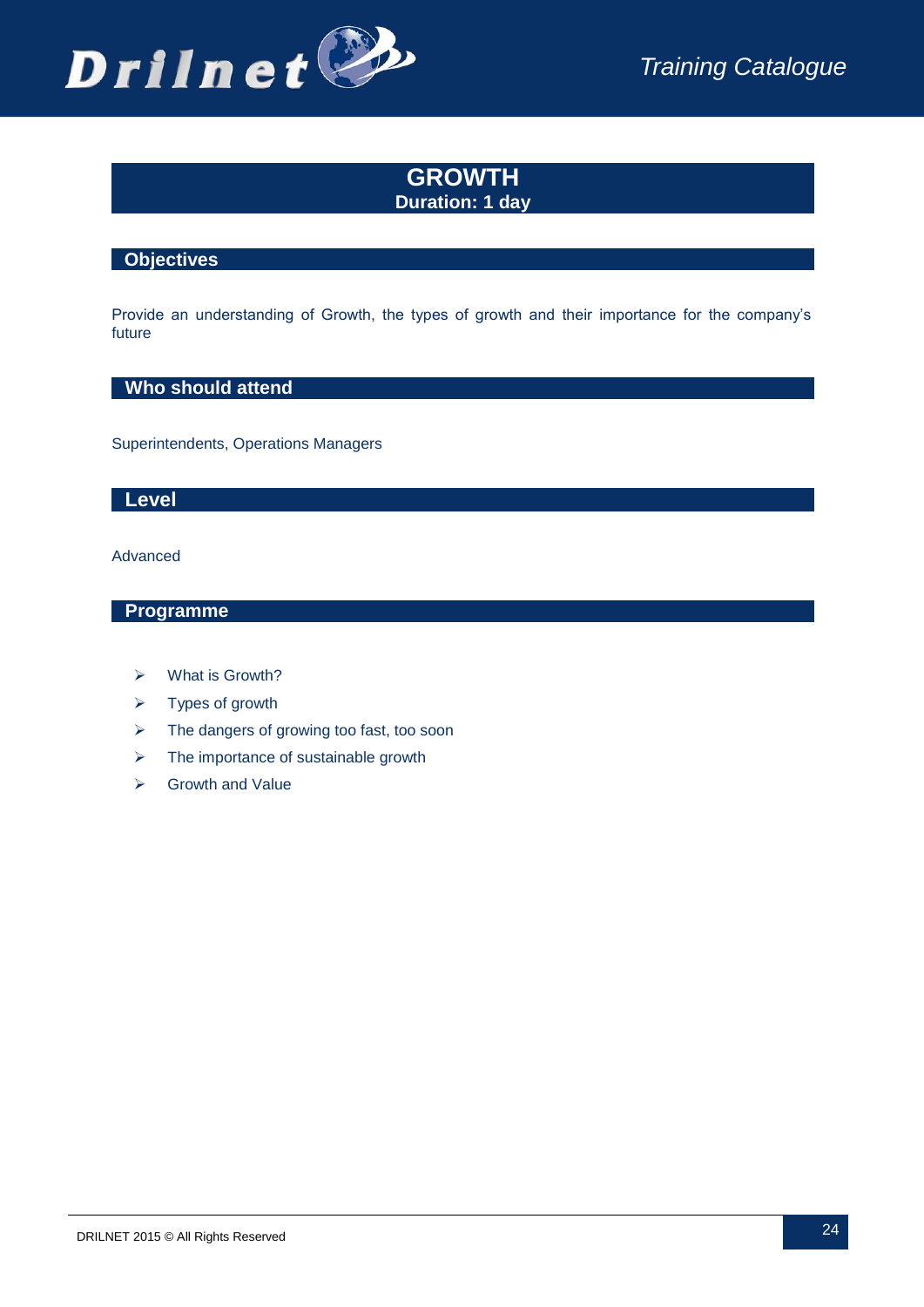

## **STRESS MANAGEMENT Duration: 1 day**

#### **Objectives**

Developing awareness of what tips a person from pressure into stress and how pressure works for the benefit of the organization

#### **Who should attend**

Supervisors, Superintendents, Operations Managers

#### **Level**

Basic

- What is Stress? Causes. Risks.
- Pressure and stress. Is Stress necessary for the organization? At what level?
- Exploring Stress and Pressure. The individual workload.
- Personal Pressure Awareness
- > Handling Stress Tool Box
- > Handling Other People's Stress